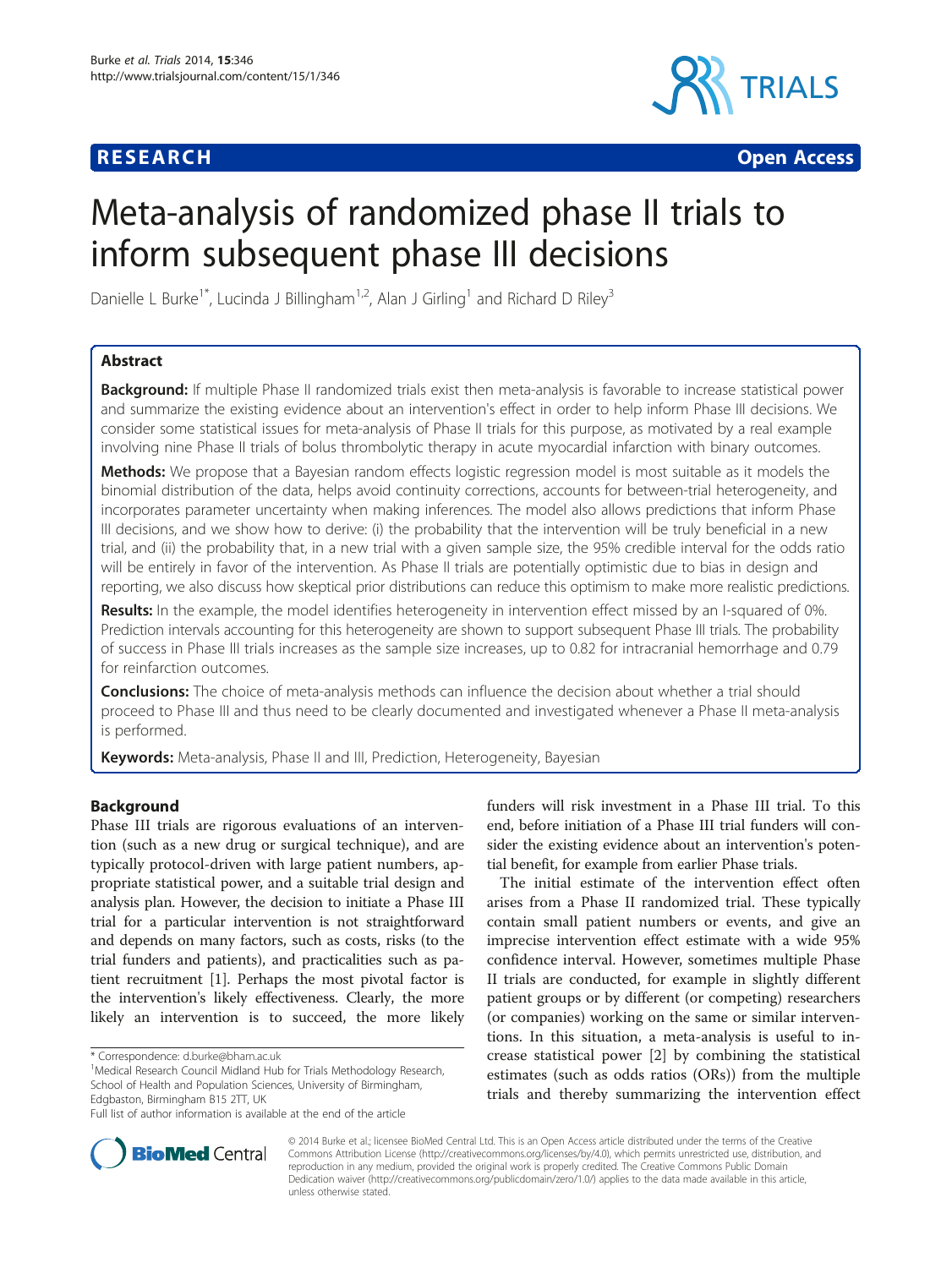<span id="page-1-0"></span>based on the current evidence [\[3\]](#page-13-0). It is well established that a meta-analysis of Phase III randomized trials is influential towards deciding whether a particular intervention is used in clinical practice. However, there has been little consideration of methods for meta-analysis of Phase II trials, and how this approach might inform whether a Phase III trial should be initiated.

In this article we describe the key statistical issues when performing a meta-analysis of Phase II randomized trials, as motivated by a real example in acute myocardial infarction [\[4](#page-13-0)]. We show how Phase II meta-analysis results can be used to predict the potential intervention effect in a subsequent Phase III trial [\[5](#page-13-0)], and we explain why such predictions might be misleading unless betweentrial heterogeneity and its estimation uncertainty are acknowledged. As Phase II trial results are particularly prone to optimism in the intervention effect, we also consider how to incorporate realistic or skeptical clinical beliefs about the size of the intervention effect [\[6\]](#page-13-0). The sensitivity of the meta-analysis estimates and inferences to the choice of prior distribution for the between-trial variance parameter is also explored [\[7\]](#page-13-0). We draw on previous discussions about the interpretation of meta-analysis [[5,8](#page-13-0)], more appropriate modelling of binomial data in meta-analysis [[9](#page-13-0)], the derivation of prediction intervals for intervention effects in new trials [[5\]](#page-13-0), and the need to consider new trials in the context of previous meta-analyses [\[10](#page-13-0)]. We begin by outlining a motivating example of Phase II trials of thrombolytic therapy, and then introduce key statistical methods and issues with application to the example. We then consider an extension to deal with potential optimism and bias, and conclude with some discussion.

# Methods

In this section we introduce a motivating example, and then describe statistical methods for meta-analysis of Phase II trials.

# Motivating example: Phase II trials of bolus thrombolytic therapy for acute myocardial infarction

In patients with acute myocardial infarction, thrombolytic therapy aims to reduce mortality and restore normal blood flow by dissolving clots in blood vessels [\[11](#page-13-0)]. Eikelboom et al. [\[4](#page-13-0)] conducted a fixed-effect meta-analysis of nine Phase II trials (Table [1](#page-2-0)) that evaluated the efficacy of bolus thrombolytic therapy versus standard infusion therapy for the in-hospital treatment of acute myocardial infarction [[11-19](#page-13-0)]. Two binary adverse event outcomes of interest were reinfarction and intracranial hemorrhage (ICH). Reinfarction is the clinical term given to a recurrence of a myocardial infarction (MI) that occurs within 28 days of an incident of a MI [[20\]](#page-13-0). ICH is the accumulation of blood within the cranial vault and can lead to neurological dysfunction, elevation of intracranial pressure, and death [[21\]](#page-13-0). For each outcome, Eikelboom et al. [[4](#page-13-0)] compare their meta-analysis of these Phase II trials with a separate meta-analysis of six subsequent Phase III trials [[22-](#page-13-0)[27\]](#page-14-0) (Table [1](#page-2-0)) to study if, in retrospect, they were in agreement.

The forest plots summarizing the OR estimate and 95% confidence interval for each included trial and the overall meta-analysis results are shown in Figure [1](#page-3-0) for ICH and Figure [2](#page-4-0) for reinfarction. The summary ORs obtained by Eikelboom et al. [\[4](#page-13-0)] appear similar for the Phase II and Phase III meta-analyses for reinfarction. However, for ICH the summary ORs are in opposite directions for the Phase II trials (OR: 0.55 with 95% CI 0.29 to 1.06) and Phase III trials (OR: 1.25 with 95% CI 1.06 to 1.49). Therefore, it might appear that the Phase II trials were a poor indication of how the intervention would perform in subsequent Phase III trials. Eikelboom et al. [\[4](#page-13-0)] suggest the discrepancy may be due to differences in patient populations and therapy intensity, alongside potential design and reporting biases in the Phase II trials.

In this article we evaluate this apparent conflict further by considering more robust meta-analysis methods that model the binomial distribution of the data, allow for potential between-study heterogeneity in treatment effect, and better account for parameter uncertainty. We show that, despite the visual discrepancy in the Phase II and III summary results, the Phase III trial results for ICH are entirely plausible given full consideration of uncertainty, heterogeneity, and the correct interpretation of a summary meta-analysis result.

# Statistical methods for meta-analysis of Phase II trials

We now suggest methods for meta-analysis of Phase II trials with binary outcomes, and consider issues such as between-trial heterogeneity, zero cells, correct interpretation of summary results, and predicting intervention effects in a subsequent Phase III trial.

# A Bayesian meta-analysis model that accounts for heterogeneity and uncertainty

The fixed-effect approach, as applied by Eikelboom et al. [[4\]](#page-13-0) to the MI Phase II trials, assumes that all trials are estimating the same common (fixed) intervention effect. In other words, there is no between-trial heterogeneity in the intervention effect and it is only due to chance (sampling error) that the observed trial estimates vary. A general fixed-effect meta-analysis model can be written as follows (Model 1):

$$
Y_i \sim N(\theta, Var(Y_i))
$$
\n(1)

Here,  $Y_i$  is the intervention effect normal estimate (for example the log OR) in trial i and  $Var(Y_i)$  is its variance,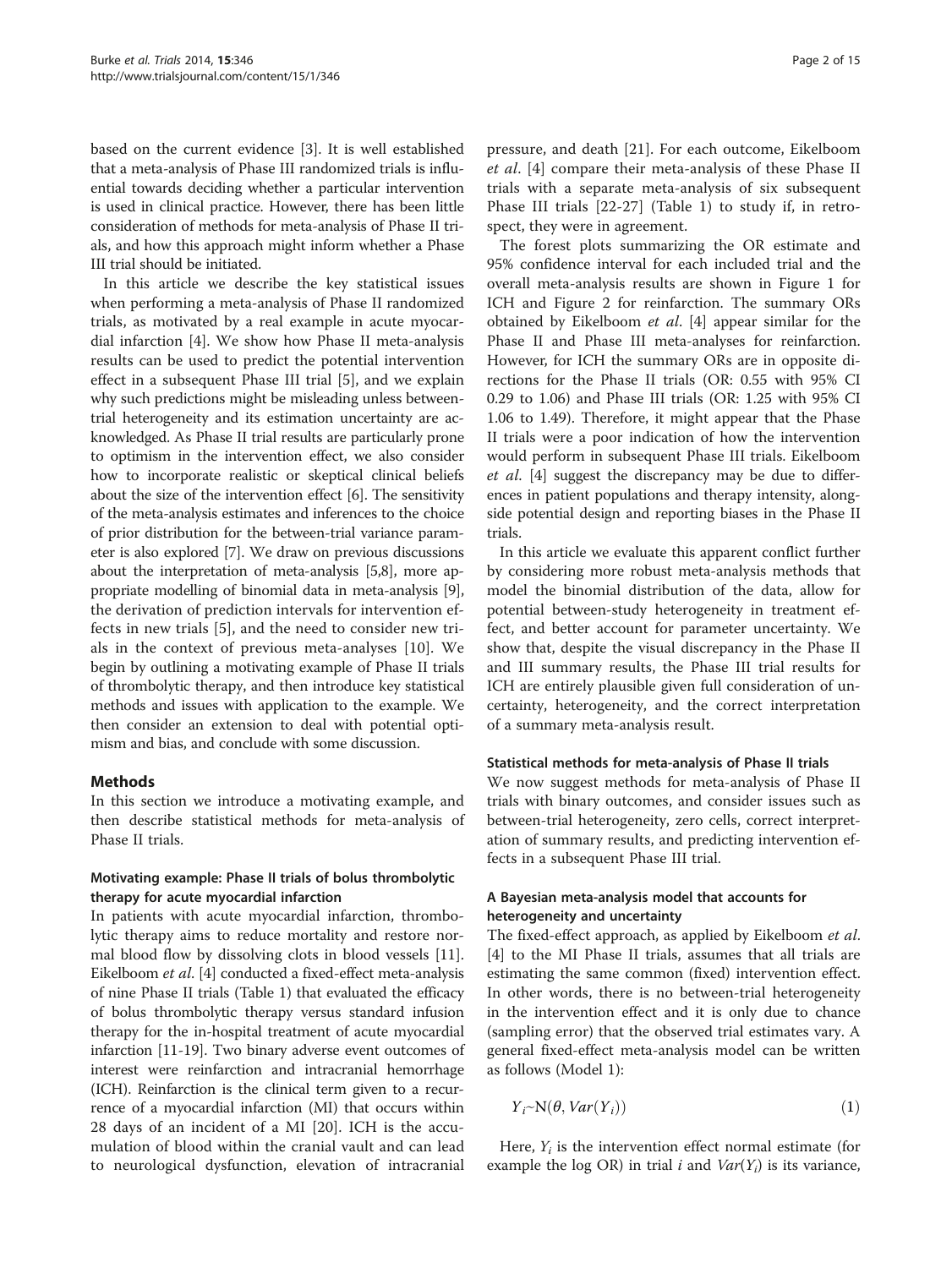| Trial name, year published      | Length of follow-up | Outcome      | Sample size, N |                 | Number of events (%)     |           |
|---------------------------------|---------------------|--------------|----------------|-----------------|--------------------------|-----------|
|                                 |                     |              | <b>Bolus</b>   | <b>Infusion</b> | <b>Bolus</b>             | Infusion  |
| <b>Phase II trials</b>          |                     |              |                |                 |                          |           |
| RAPID [11] 1995                 | 30 days             | ICH          | 452            | 154             | 1(0.2)                   | 4(2.6)    |
|                                 |                     | Reinfarction |                |                 | 20 (4.4)                 | 7(4.5)    |
| RAPID-II [12] 1996              | 35 days             | ICH          | 169            | 155             | 2(1.2)                   | 3(1.9)    |
|                                 |                     | Reinfarction |                |                 | 8(4.7)                   | 7(4.5)    |
| Kawai et al. [13] 1997          | 7 days              | <b>ICH</b>   | 97             | 102             | 0(0)                     | 1(1.0)    |
|                                 |                     | Reinfarction |                |                 | 4(4.1)                   | 7(6.9)    |
| Vanderschueren et al. [14] 1997 | Hospital stay       | <b>ICH</b>   | 50             | 52              | 0(0)                     | 0(0)      |
|                                 |                     | Reinfarction |                |                 | 5(10.0)                  | 7(13.4)   |
| BASE [15] 1998                  | Hospital stay       | <b>ICH</b>   | 139            | 53              | 2(1.4)                   | 0(0)      |
|                                 |                     | Reinfarction |                |                 | 9(6.5)                   | 1(1.9)    |
| DOUBLE [16] 1998                | 30 days             | <b>ICH</b>   | 224            | 237             | 2(0.9)                   | 1(0.4)    |
|                                 |                     | Reinfarction |                |                 | 5(2.2)                   | 12(5.1)   |
| InTIME [17] 1998                | 30 days             | <b>ICH</b>   | 478            | 124             | 0(0)                     | 1(0.8)    |
|                                 |                     | Reinfarction |                |                 | 9(1.9)                   | 8(6.5)    |
| TIMI 10B [18] 1998              | 30 days             | ICH          | 540            | 316             | 9(1.7)                   | 6(1.9)    |
|                                 |                     | Reinfarction |                |                 | 28 (5.2)                 | 18(5.7)   |
| TIMIKO [19] 1998                | 30 days             | <b>ICH</b>   | 350            | 268             | 1(0.3)                   | 3(1.1)    |
|                                 |                     | Reinfarction |                |                 | 11(3.1)                  | 9(3.4)    |
| <b>Phase III trials</b>         |                     |              |                |                 |                          |           |
| INJECT [22] 1995                | 35 days             | <b>ICH</b>   | 2992           | 2994            | 23(0.8)                  | 11(0.4)   |
|                                 |                     | Reinfarction |                |                 | 150 (5.0)                | 162 (5.4) |
| COBALT [23] 1997                | 30 days             | <b>ICH</b>   | 3585           | 3584            | 40(1.1)                  | 29 (0.8)  |
|                                 |                     | Reinfarction |                |                 | 140 (3.9)                | 147(4.1)  |
| GUSTO III [24] 1997             | 30 days             | <b>ICH</b>   | 10138          | 4921            | 92(0.9)                  | 43 (0.9)  |
|                                 |                     | Reinfarction |                |                 | 426 (8.7)                | 207 (2.0) |
| BIRD [26] 1998                  | 30 days             | <b>ICH</b>   | 1196           | 1212            | 9(0.8)                   | 9(0.7)    |
|                                 |                     | Reinfarction |                |                 |                          |           |
| ASSENT-2 [25] 1999              | 30 days             | ICH          | 8461           | 8488            | 79 (0.9)                 | 80(0.9)   |
|                                 |                     | Reinfarction |                |                 | 347 (4.1)                | 325 (3.8) |
| InTIME-II [27] 1999             | 30 days             | ICH          | 10051          | 5027            | 114(1.1)                 | 31(0.6)   |
|                                 |                     | Reinfarction |                |                 | $\overline{\phantom{a}}$ |           |

<span id="page-2-0"></span>Table 1 Phase II and Phase III randomized trials of bolus versus infusion thrombolytic therapy for acute myocardial infarction

ICH, intracranial hemorrhage.

which is typically assumed to be known (although itself only an estimate) [[28](#page-14-0)]. The model can be estimated using maximum likelihood, and the summary intervention effect estimate  $(\hat{\theta})$  will be a weighted average of the  $Y_i$  values, with trial weights equal to the inverse of  $Var(Y_i)$ .

There are important drawbacks of model 1, however, in the context of a meta-analysis of Phase II trials. Firstly, as the sample size (and number of events) in each trial is likely to be small the assumption that  $Y_i$  has a normal sampling distribution may be inappropriate [\[9](#page-13-0)]. Secondly, for each Phase II trial with no events in one of the arms, an arbitrary continuity correction is required in order to obtain  $Y_i$  and its variance [[29](#page-14-0),[30](#page-14-0)]. Thirdly, and most importantly, the assumption of a fixed intervention effect is unlikely to be realistic, especially if the trials are undertaken in different places and populations, conducted by different researchers (or companies), and with varying lengths of follow-up and implementation (e.g. dose). It is more plausible that the observed intervention effect estimates will vary across trials due to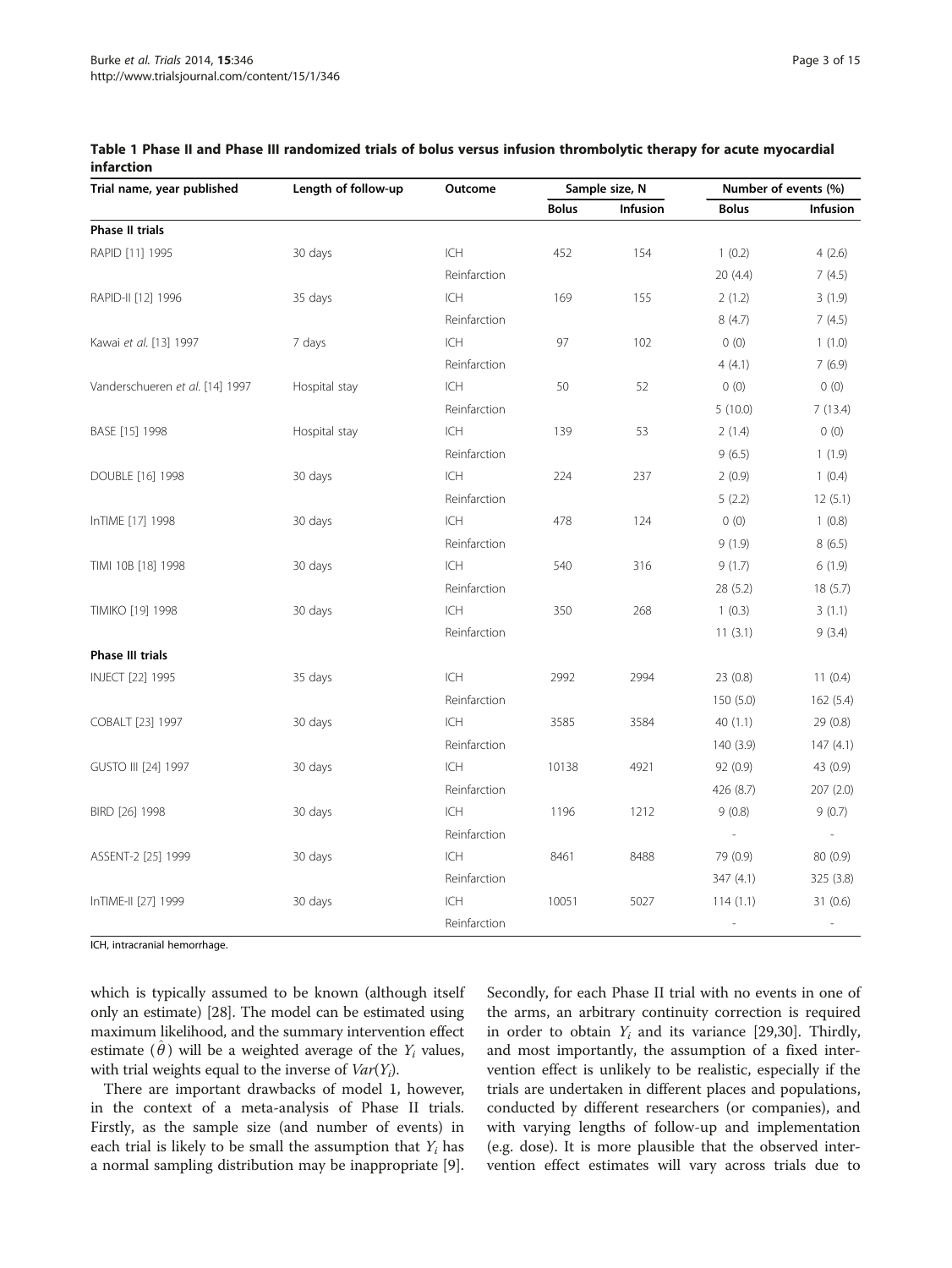<span id="page-3-0"></span>

sampling variability (chance) and due to real differences in the intervention effect in each trial.

Therefore, an approach is needed to model the binomial distribution of the data, avoid the need for continuity corrections, and account for between-trial heterogeneity. Furthermore, it is also desirable to account for uncertainty in the estimation of between-trial heterogeneity. We therefore propose that a random-effects logistic regression meta-analysis model is most suitable, within a Bayesian framework [[31](#page-14-0)]. For patient *j* (*j* = 1 to *n<sub>i</sub>*) in group  $x_{ii}$  ( $x_{ii}$  = 1 for treatment group, 0 for control group) of trial  $i$  ( $i = 1$ to  $k$ ), the model is (Model 2):

 $r_{ij}$ ~Bin $(1, \pi_{ij})$  $logit(\pi_{ij}) = \alpha_i + \theta_i x_{ij}$  $\theta_i \sim N(\theta, \tau^2)$ 

Prior distributions:

 $\theta \sim N(0, 1000^2), \ \alpha_i \sim N(0, 1000^2), \ \tau \sim N(0, 1)I(0,$  (2)

In model 2, the event outcome status of patient  $j$  in trial *i* is denoted by  $r_{ij}$ , which is 1 if the patient had the event and zero otherwise;  $\theta_i$  is the true treatment effect (log<sub>e</sub> OR) in trial *i*, and the  $\theta_i$  are assumed drawn from a normal distribution with mean  $θ$  and between-trial variance  $\tau^2$ . The model accounts for the clustering of patients within trials by a separate intercept term,  $\alpha_i$ , which denotes the baseline (control group) risk for each trial [[32\]](#page-14-0). In model 2, prior distributions must be specified for the unknown parameters ( $\theta$ ,  $\alpha_i$  and  $\tau$ ), which allow other evidence (from outside the trials in the meta-analysis) to be included if available and desired. However, there is often no prior information regarding these unknown parameters, and vague prior distributions are then necessary, such as those shown, with normal prior distributions with large variance given for  $\theta$ and  $\alpha_i$ . The prior distribution for  $\tau$  is given as  $N(0,1)I$  $(0,$ ), where  $I(0,)$  indicates the distribution is truncated at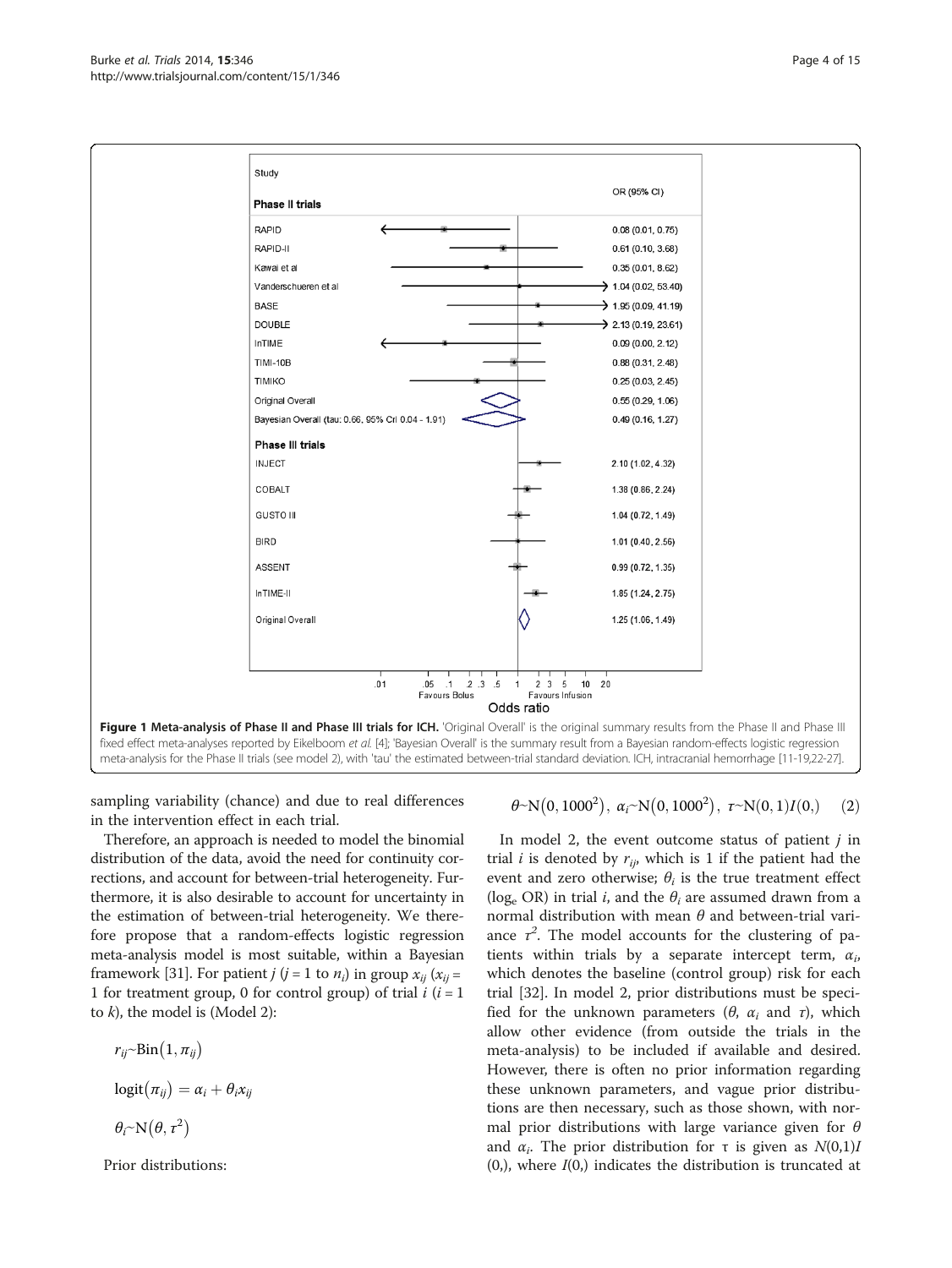<span id="page-4-0"></span>

zero. This prior distribution is not necessarily 'vague' as, for example, it could be made flatter and larger values given more plausibility. However, previous authors have identified that issues arise when the prior distributions for variance parameters are unfeasibly wide [\[7](#page-13-0)], and therefore the  $N(0,1)I(0)$ , prior distribution is chosen to reflect a realistic range of plausible values for τ for the MI example. The impact of the choice of prior distributions for  $\tau$ ,  $\theta$ , and  $\alpha_i$  can be investigated, which is an important consideration in any Bayesian analysis. This is considered further in the [Results](#page-6-0) section.

Posterior estimates of the parameters in model 2 can be obtained using the Gibbs Sampler Markov chain Monte Carlo (MCMC) method [\[33\]](#page-14-0), which is implemented in WinBUGS version 1.4, Medical Research Council Biostatistics Unit, Cambridge, UK [[34](#page-14-0)] (WinBUGS code is available in Additional file [1](#page-13-0): Supporting Information S1). In this article, our model 2 analyses were performed with 100,000 iterations after allowing for a 100,000 iteration burn in, and the samples were thinned by 10 to reduce

any concerns of auto-correlation. The convergence of parameters was checked using history and trace plots. The burn in and iteration length were chosen in advance to be large to ensure that the estimation procedure had converged and that the samples fully reflected the posterior distributions, since in the example the trials had small sample sizes and thus wide posterior distributions were expected.

This estimation process enables one to summarize the posterior distribution for the mean intervention effect  $(\theta)$  whilst accounting for the observed binomial data, the posterior distribution of the between-study variance  $(\tau^2)$ , and the prior distributions for  $\theta$  and  $\tau$ . In particular, the mean, median, and 95% credibility intervals can be derived for the mean intervention effect.

#### Identifying heterogeneity in Phase II trials: misleading  $I^2$

To examine heterogeneity, researchers often use the  $I^2$ statistic, which measures the percentage of variability in intervention effect estimates that is due to between-trial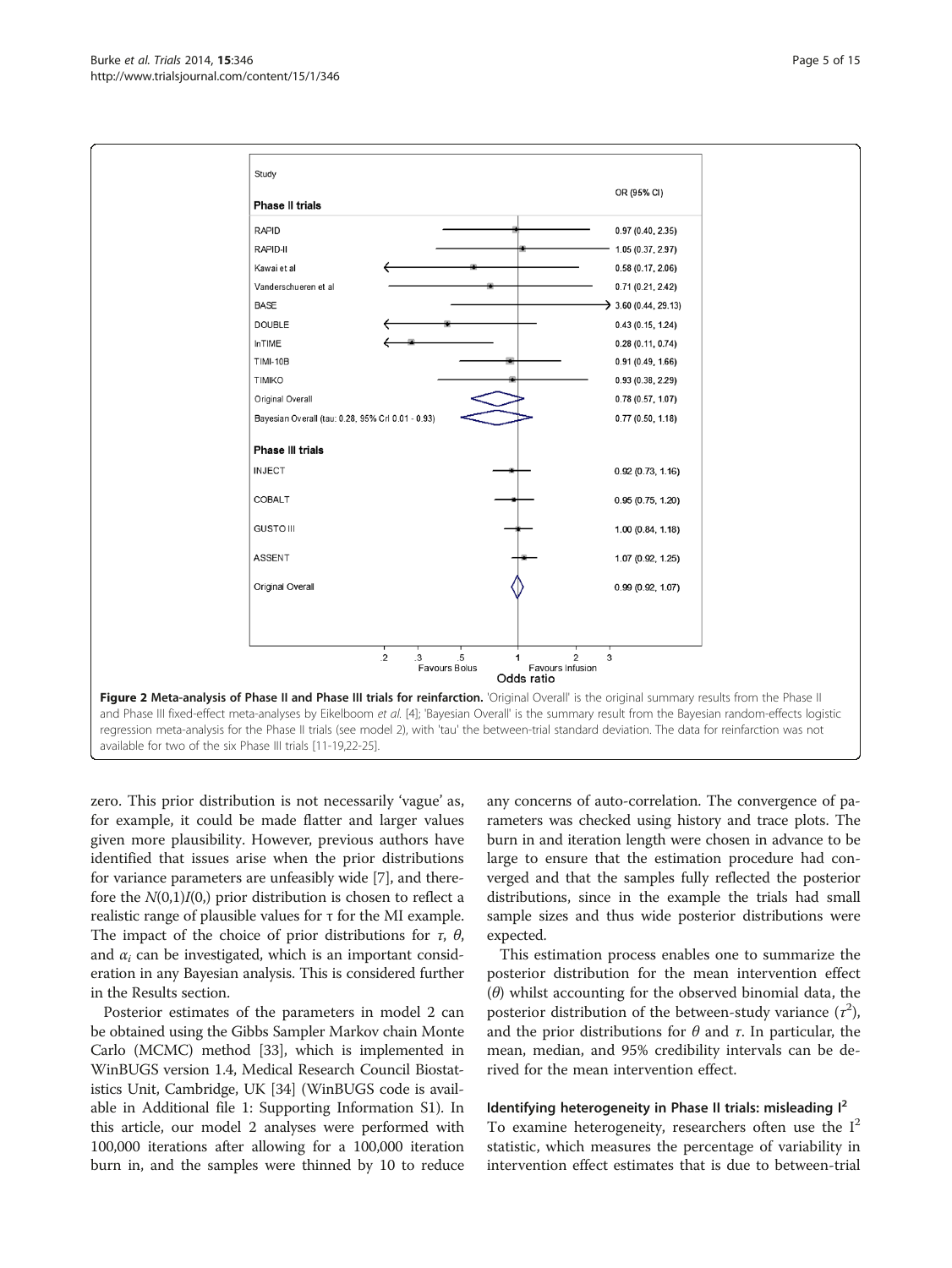<span id="page-5-0"></span>heterogeneity rather than chance (sampling error) [\[35](#page-14-0)]. In the MI example,  $I^2$  is 0% in Phase II meta-analysis for the ICH outcome, and many researchers might therefore conclude that there is no heterogeneity in intervention effects and use a fixed-effect model. However, as Phase II trials are small (for example in terms of outcome events) the variation due to sampling error will be extremely large relative to variation due to between-trial heterogeneity. Thus, regardless of the magnitude of between-trial heterogeneity, the uncertainty due to sampling error will often dominate. Therefore, an  $I^2$  of 0% (or close to 0%) is potentially misleading, as it may just reflect the trials in the meta-analysis being imprecise. This issue was raised by Higgins and Thompson [[35](#page-14-0)] when they introduced  $I^2$ , and is highlighted in extensive detail by Rucker et al. [[36](#page-14-0)].

To address this, we agree with Rucker et al. [[36\]](#page-14-0) that it is better to evaluate heterogeneity by focusing on the estimate of the between-trial variance  $(\tau^2)$ . Non-zero estimates suggest that heterogeneity is present. However,  $\tau$ will usually be estimated with large uncertainty, and so it may be best to make an *a priori* decision regarding whether to adopt a fixed-effect or random-effects model. As the ultimate aim of a Phase II meta-analysis is to inform a potential Phase III trial, we consider it highly preferable to adopt the random-effects approach by default. As mentioned, this more realistically allows for heterogeneity in intervention effects, and accounting for heterogeneity is an important factor when predicting potential intervention effects in subsequent Phase III trials (see Section "Using Phase II meta-analysis results to inform Phase III decisions").

#### Dealing with double zero cells

As discussed, general meta-analysis methods such as model 1 require a continuity correction if there are treatment groups within trials with no events. Using the binomial likelihood within model 2 alleviates this problem for trials where one group has a zero cell [\[9](#page-13-0)[,37](#page-14-0)]. However, with small patient numbers and short followup times, Phase II trials may occasionally provide zero events in both treatment groups. In our example, this causes estimation problems for model 2 during the Gibbs sampling estimation of the posterior distributions. To address this, the simplest solution is to exclude any trial with a double zero cell. However we do not advocate this because Phase II trials in the meta-analysis will usually be small, and so even studies with a double zero cell may contribute importantly toward the meta-analysis. Furthermore, they contain valuable information from patients who consented to being included in the trial, and ethically one should ensure their data are included. Therefore, to include trials with double zero cells we applied a continuity correction to them, which thereby avoids the

computational issues in WinBUGS. We used the 'treat-ment arm' continuity correction by Sweeting et al. [[29](#page-14-0)], which adds 1/(sample size of the opposite treatment group) to each cell in a trial's two by two table, and performs better than the standard approach of adding 0.5, especially when there are imbalances in the sample sizes in each treatment group.

# Using Phase II meta-analysis results to inform Phase III decisions

#### Correct interpretation of summary meta-analysis result

When using the results from a random-effects metaanalysis of Phase II trials to inform Phase III decisions, it is crucial to interpret correctly the summary meta-analysis result  $(\hat{\theta})$  as the estimate of the average intervention effect from the whole distribution of possible effects [\[5,8\]](#page-13-0). The posterior distribution for  $\theta$  therefore reveals the most likely values of, and the uncertainty of, this average intervention effect.

# Predicting the true intervention effect in a new Phase III trial

When considering whether to conduct a Phase III trial, focusing on the posterior distribution for  $\theta$  may be misleading when heterogeneity in present. The effect in a new trial  $(\theta_i)$  may be very different to the average effect  $(\theta)$ , due to the causes of heterogeneity from trial to trial (or setting to setting) [[8\]](#page-13-0). Ideally, the factors causing the heterogeneity would be known so that new trials could focus on implementation strategies (for example doses) and populations most likely to show benefit. However, identifying causes of heterogeneity is problematic if there are few studies (for example fewer than 10) in a metaanalysis and the potential for trial-level confounding. Therefore, we focus here on situations where the Phase II trials in the meta-analysis all include pertinent places, populations, and strategies (such as doses, timing, or length of treatment) for which the intervention effect is of interest.

In this situation, to inform the decision to proceed to Phase III following meta-analysis model 2, one should focus on the predictive distribution for  $\theta_{i_{new}}$ , the intervention effect (log OR) in a new trial that is similar to those already in the meta-analysis:

$$
\theta_{i_{new}} \sim N(\theta, \tau^2)
$$
 (3)

A 95% probability (credibility) interval for  $\theta_{i_{new}}$  can be obtained by taking the 2.5% and 97.5% values of this distribution. This 95% interval has been referred to as a 95% prediction interval [[5,8\]](#page-13-0), and can be obtained immediately after fitting model 2. As model 2 is a Bayesian framework, the 95% interval will account for the uncertainty in  $\theta$  and  $\tau^2$  through samples from their posterior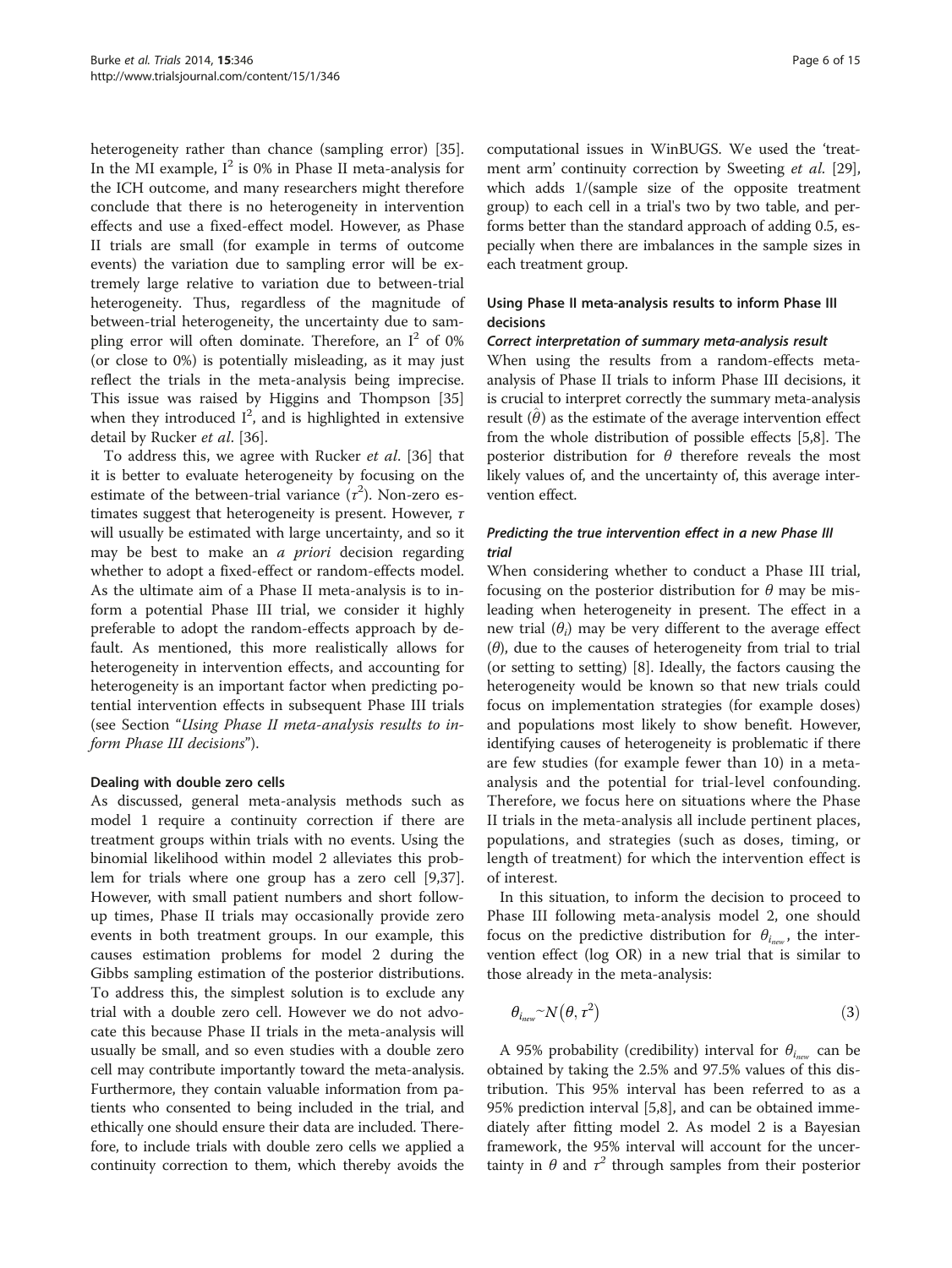<span id="page-6-0"></span>distributions. Also, one can use the predictive distribution for  $\theta_{i_{\text{max}}}$  to calculate the probability that the intervention will be truly effective in the new trial [[38\]](#page-14-0), either at all (probability(new OR <1)) or by some clinically relevant amount, such as the odds being reduced by at least  $10\%$  (probability(new OR < 0.9)).

# Predicting the chance of success in a Phase III trial with a given sample size

Though the true intervention effect ( $\theta_{i_{new}}$ ) is of fundamental interest, a more pertinent question facing Phase III funders is: what is the probability that the intervention will be identified as beneficial in a new trial with a given sample size? To help answer this, during the estimation of model 2 one can also derive an approximate predictive distribution for the intervention effect estimate,  $Y_{i_{new}}$ , in a new trial of particular sample size,  $N_{i_{new}}$ :

$$
Y_{i_{new}} \sim N(\theta_{i_{new}}, \text{var}(Y_{i_{new}}))
$$
\n<sup>(4)</sup>

where  $\theta_{i_{\text{max}}}$  is the intervention effect in a new trial. The variance of  $Y_{i_{new}}$  must be specified by the user, as it accounts for the additional uncertainty that arises from the sampling error in the new trial of a particular sample size and event risk. In this article, to specify the variance we utilise the well-known approximate formula for the variance of:

$$
\frac{1}{a_{i_{new}}} + \frac{1}{b_{i_{new}}} + \frac{1}{c_{i_{new}}} + \frac{1}{d_{i_{new}}}
$$
(5)

where  $a_{i_{new}}$  and  $c_{i_{new}}$  are the number of events in the new trial's experimental groups and control groups, respectively,  $b_{i_{new}}$  and  $d_{i_{new}}$  are the number of non-events in the new trial's experimental and control groups, respectively, and the total sample size is  $N_{i_{new}} = a_{i_{new}} + b_{i_{new}} + b_{i_{new}}$  $c_{i_{new}} + d_{i_{new}}$ . This calculation of the variance mimics how it will be obtained when a new trial is done, as the formula is based on the frequentist estimation, which is the standard approach to analyze Phase III trials. At each iteration of the model estimation, the values of  $a_{i_{new}}$ ,  $b_{i_{new}}$ ,  $c_{i_{new}}$  and  $d_{i_{new}}$  are thus needed in order to derive the variance for each  $Y_{i_{new}}$  sampled during the estimation process. We consider two options to achieve this here. Option 1 is to fix the baseline risk ( $b_{i_{new}}$  and  $d_{i_{new}}$ ) and sample size in each group, which allows  $a_{i_{new}}$  and  $b_{i_{new}}$  to be obtained for each  $Y_{i_{new}}$  sampled, and thus the variance of  $Y_{i_{new}}$  is then known. Option 2 is to assume a fixed variance of  $Y_{i_{new}}$  regardless of the actual value of  $Y_{i_{new}}$  sampling, again based on assuming particular sample sizes and event risks in both groups. The full details of these options are provided in Additional file [1](#page-13-0): Supporting Information S2.

Implementing options 1 or 2 allow for an approximate 95% probability interval for  $\theta_{i_{new}}$  to be calculated every time  $Y_{i_{new}}$  is sampled, by:

$$
Y_{i_{new}} \pm (1.96 * \sqrt{\frac{1}{a_{i_{new}}} + \frac{1}{b_{i_{new}}} + \frac{1}{c_{i_{new}}} + \frac{1}{a_{i_{new}}}})
$$
(6)

Therefore, across all samples during the estimation process, one can also derive predictive distributions for the lower and upper bounds of the 95% interval for  $Y_{i_{new}}$ . One can then calculate probabilities to inform Phase III decisions. In particular the probability that, in a new trial with a sample size of  $N_{i_{new}}$  and a control group risk of  $\frac{c_{i_{new}}}{c_{i_{new}}+d_{i_{new}}}$  , the upper bound of the 95% interval for  $Y_{i_{new}}$ will be lower than 0 (that the lower bound of the CI for the OR will be  $\langle 1 \rangle$ . In other words, the probability that the new trial will identify the intervention as effective by the entire 95% interval for the OR being in favor of the intervention.

#### Results

#### Application to the bolus thrombolytic therapy trials

We now consider the aforementioned statistical methods and issues in relation to the thrombolytic therapy trials introduced in the [Methods](#page-1-0) section.

#### Misleading I-squared

I <sup>2</sup> is 0 and 8% for the ICH and reinfarction outcomes, respectively. Therefore, it might appear that there is very little between-trial heterogeneity in the effect of bolus therapy for both outcomes. However, after fitting the Bayesian random-effects logistic regression in model 2, the posterior distribution for τ has a median value of 0.66 and a 95% credible interval of 0.04 to 1.91 for ICH. Similarly, for reinfarction, the median estimate for τ is 0.28 and has a 95% credible interval of 0.01 to 0.93. This suggests that  $\tau$  is not zero for either outcomes and thus, in contrast to the initial conclusion from  $I^2$ , heterogeneity does seem to exist and may even be substantial. This highlights how  $I^2$  can be misleading when the included trials are small [[36\]](#page-14-0).

#### Fixed-effect versus random effects results

As mentioned, application of model 2 to the data handles all studies that had one zero cell, but required the continuity correction of Sweeting et al. [\[29\]](#page-14-0) in the study containing a zero in two cells. The meta-analysis results are shown in Table [2.](#page-7-0) The impact of this double zero study on the meta-analysis conclusion was negligible; compared to an analysis that excluded the study, the means and medians of all posterior distributions were very similar and standard deviations were only reduced at the third decimal place.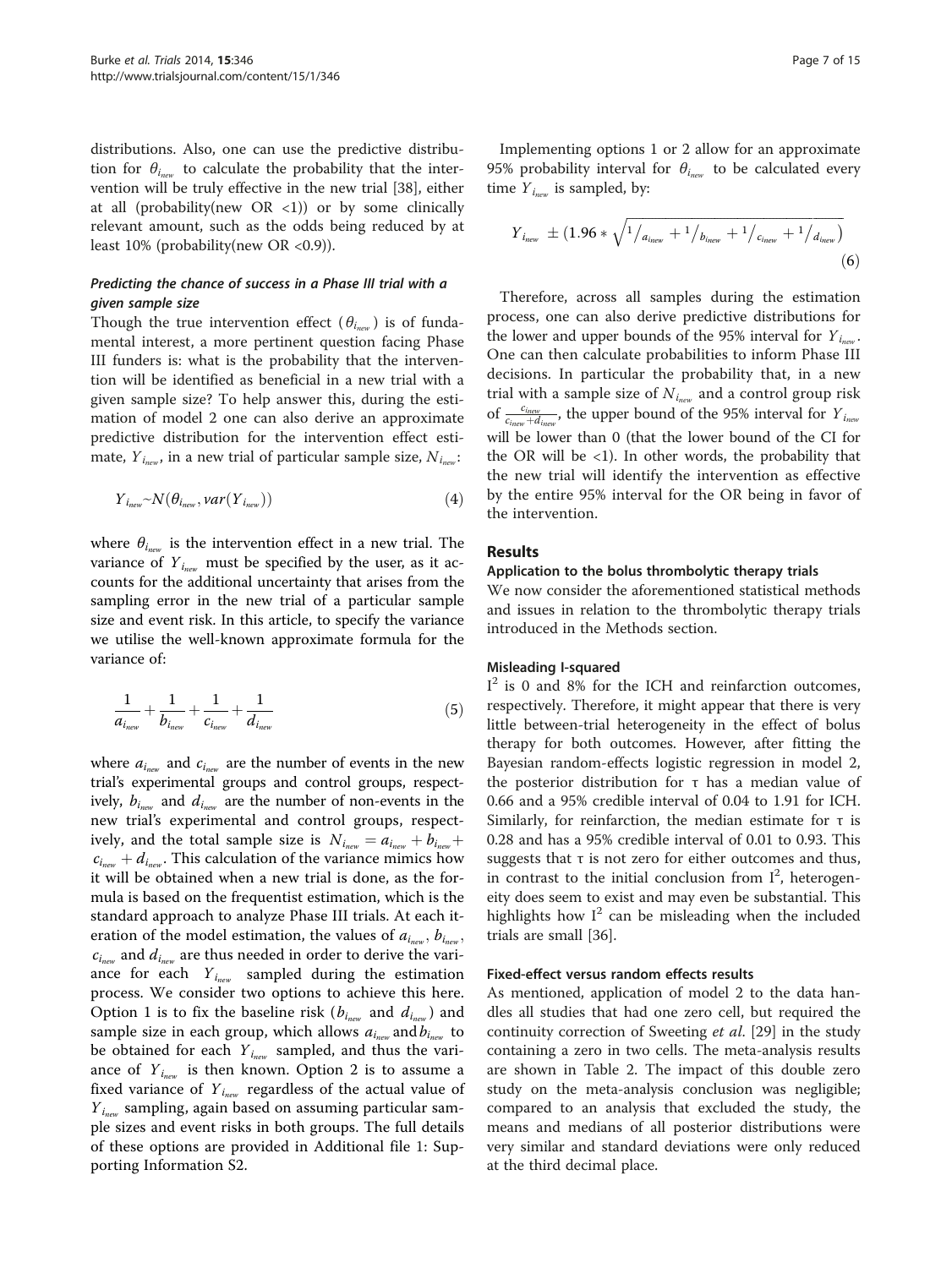| Outcome             | <b>Summary OR</b> | 95% Crl/Cl<br>for summary OR | t (95% Crl)             | Probability<br>summary OR <1 | <b>Probability true</b><br>OR <1 in new trial |
|---------------------|-------------------|------------------------------|-------------------------|------------------------------|-----------------------------------------------|
| <b>ICH</b>          |                   |                              |                         |                              |                                               |
| Bayesian            | 0.485             | $0.155 - 1.266$              | $0.660$ (0.043 - 1.914) | 0.937                        | 0.824                                         |
| Original            | 0.552             | $0.287 - 1.063$              |                         | $\overline{\phantom{a}}$     | $\overline{\phantom{a}}$                      |
| <b>Reinfarction</b> |                   |                              |                         |                              |                                               |
| Bayesian            | 0.773             | $0.502 - 1.179$              | $0.276(0.013 - 0.929)$  | 0.901                        | 0.787                                         |
| Original            | 0.779             | $0.568 - 1.066$              | $\sim$                  | $\sim$                       |                                               |

<span id="page-7-0"></span>Table 2 Meta-analysis results for ICH and reinfarction from a Bayesian model and the original frequentist approach

Phase II meta-analysis results for ICH and reinfarction from a Bayesian random-effects logistic regression model (model 2) and from the original frequentist fixed-effect approach of Eikelboom et al. [\[4](#page-13-0)]. CI, confidence interval; ICH, intracranial hemorrhage; OR, odd ratio; CrI credible interval.

The frequentist fixed-effect analysis results of Eikelboom et al. [\[4](#page-13-0)] are compared to the Bayesian random-effects model 2 results in Figure [1](#page-3-0) and Figure [2,](#page-4-0) for outcomes ICH and reinfarction respectively. For both approaches, the summary ORs are in favor of bolus therapy (summary OR <1). However, the fixed-effect meta-analysis gives 95% confidence intervals that are much narrower than the 95% credible intervals from the random-effects model, as the latter more appropriately accounts for heterogeneity and parameter uncertainty. For example, for ICH the 95% confidence interval for the summary OR is 0.29 to 1.06 from the fixed-effect analysis, and the 95% credible interval is 0.16 to 1.27 from the random-effects analysis. The 95% credible intervals are wide, reflecting large uncertainty in the summary intervention effect from the random-effects analysis. This is unsurprising given the Phase II trials being synthesized have small sample sizes and heterogeneity in the intervention effect estimate. However, the majority of the intervals are below 1 (in favor of bolus therapy).

# Inferences for the predicted true intervention effect in a new Phase III trial

Following model 2, the 95% prediction interval for the true OR in a new trial can be calculated from the predictive distribution for  $\theta_{i_{new}}$  (Equation [3\)](#page-5-0). For ICH, this is calculated to be 0.05 to 3.79 (Figure [3\)](#page-8-0), and for reinfarction this is calculated to be 0.29 to 2.04. These prediction intervals are both much wider than the 95% credible intervals for the summary (average) intervention effects for each outcome, as they reveal the wider range of intervention effects across settings and populations due to heterogeneity. Crucially these intervals overlap an OR of 1, and therefore in some settings we cannot rule out that bolus therapy may not be effective. However, the majority of the prediction intervals are below 1. This can be quantified more formally by calculating the proportion of the predictive distributions for  $\theta_{i_{\text{max}}}$  that is below 0 (OR <1). This gives the probability that bolus therapy will be more effective than control in a new trial, and is 0.824 for ICH and 0.787 for reinfarction. These reasonably large probabilities suggest that the therapy has potential clinical value and that Phase III trials are worth considering.

# Probability of success in a new trial with a given sample size

Given that bolus therapy has large probability of being truly effective in a new trial, funders next need to consider whether a Phase III trial is likely to show this statistically. For simplicity, consider just ICH and let us calculate the probability that, for a trial with a given sample size, the derived 95% interval for the OR will have an upper bound less than 1. We consider both options 1 and 2 for obtaining the variance of  $Y_{i_{new}}$  to derive this interval.

Let us assume a control group risk of 0.01 for ICH in the new trial (a plausible baseline risk from previous trials [\[4](#page-13-0)]), which is the probability of an ICH event in the infusion therapy group. Under this assumption, the probability that bolus therapy will be shown to be effective in the new trial is illustrated in Figure [4,](#page-8-0) for varying chosen sample sizes and for each of options 1 and 2. As the sample size increases, the probability of success in a new trial also increases, which reflects the narrower credible intervals that arise from larger patient numbers. Options 1 and 2 give reasonably similar results.

When the sample size is unrealistically large (10,000,000 patients per arm), such that the trial is tending toward an infinite sample size, the probability of success tends to the probability that  $exp(\theta_{i_{new}})$  is less than one, which equals 0.824 as noted above. For more realistic sample sizes, the probability of success is much lower. For example, with 2,000 patients in each arm of the trial the probability of success is only about 0.4. However, increasing to 4,000 patients per arm increases the success probability to about 0.6. In this manner, Figure [4](#page-8-0) reveals to funders how much is gained (in terms of success probability) by increasing the sample size. They can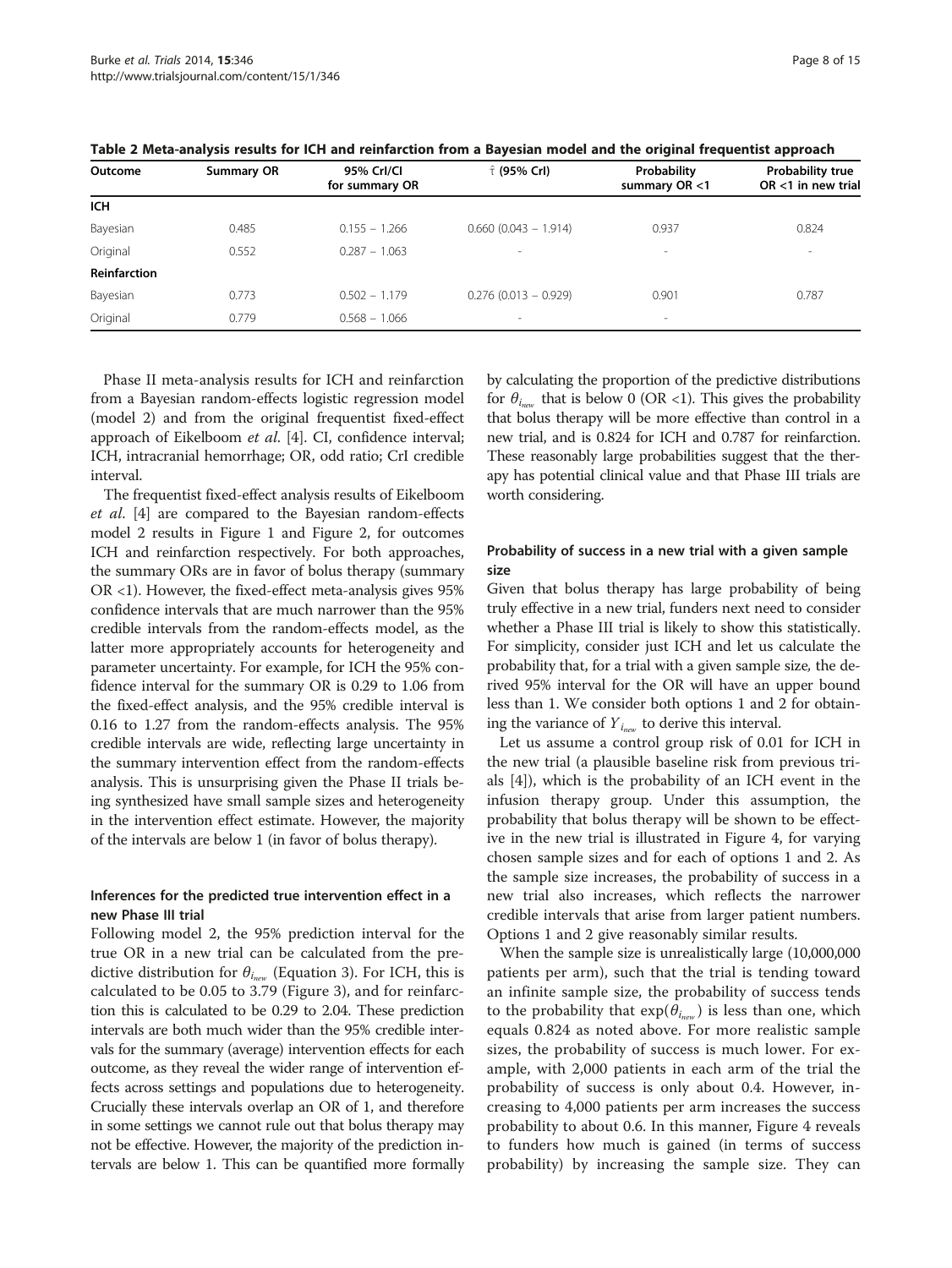<span id="page-8-0"></span>

then weigh this gain against the increased costs needed to recruit more individuals.

# Comparison with subsequent randomized Phase III trials

As introduced in the Methods section, Eikelboom et al. [[4\]](#page-13-0) conclude that the meta-analysis results are contradictory for Phase II and subsequent Phase III trials for ICH (Figure [1](#page-3-0) and Table [2](#page-7-0)), as their summary results are

in opposite directions with very little overlap in their confidence intervals; Phase II trials favor bolus therapy, whereas Phase III trials favor infusion therapy. However, their comparison was inappropriate, as their analysis ignored heterogeneity in the treatment effect. Indeed, the apparent disagreement in their Phase II and III summary results is potentially resolved when considering the 95% prediction interval for the OR in a new trial that can be



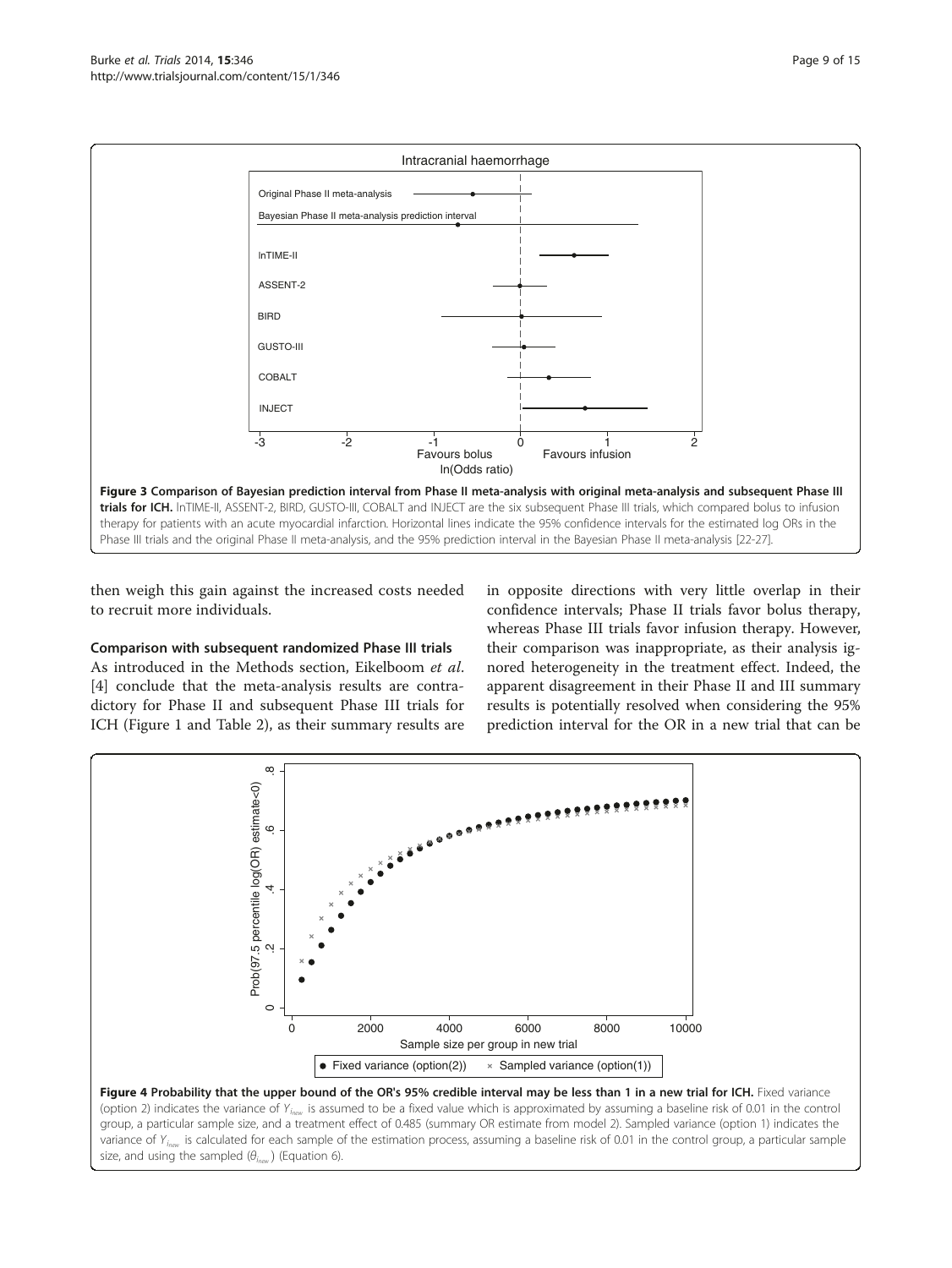obtained from our Phase II trial meta-analysis. As noted above, this 95% prediction interval is 0.05 to 3.79 and is wide due to the large heterogeneity and uncertainty present. This interval includes all the estimates of treatment effect for ICH obtained from the subsequent Phase III trials (Figure [3\)](#page-8-0), suggesting that Eikelboom *et al.* [\[4](#page-13-0)] were incorrect as the Phase III results are plausible given the Phase II evidence. It is conceivable that the settings and populations of subsequent Phase III trials related more to those effects towards the upper side of the 95% prediction interval.

#### Choice of prior distribution for between-trial variance

The choice of vague prior distribution for the betweentrial variance  $(\tau^2)$  in model 2 is not a trivial decision [[7,](#page-13-0)[39](#page-14-0)], and may influence the posterior inferences. Table 3 shows the summary estimates and 95% prediction intervals for the OR for ICH in a new study, as obtained from model 2 and Equation [3](#page-5-0) using a variety of different prior distribu-tions. Figure [5](#page-10-0) shows the posterior distributions for  $\theta_{i_{\text{max}}}$ for priors 2 and 6 in Table 3. The summary treatment effect estimate is similar regardless of the prior chosen. However, the width of the posterior distribution for the treatment effect is vulnerable to the choice of prior, and this affects the 95% prediction intervals. Where possible, external evidence regarding the between-study heterogeneity may be useful to include within the prior distribution to ensure vague but realistic prior distributions are chosen as discussed [[6](#page-13-0)].

# Adjusting for potential optimism in Phase II results

The estimates of the OR in the individual Phase III trials for ICH and reinfarction are closer to one when compared to most of those from the individual Phase II trials. As shown, this is plausibly due to the heterogeneity. However, as Eikelboom et al. [\[4](#page-13-0)] discuss, it may also be due to optimism and bias in the Phase II trials. Indeed it is common in medical research for interventions to show early promise, only for subsequent large studies to show no or lower benefit [[40\]](#page-14-0). For this reason, following a meta-analysis of Phase II trials, it may be important to account for potential optimism when predicting the treatment effect in subsequent Phase III trials.

#### Examining potential publication bias

One cause for potential optimism may be publication bias, which is an issue that occurs when trials with more favorable results are more likely to be published than those with less favorable results [\[41\]](#page-14-0). Publication bias can be explored using funnel plots where, if there is no evidence of publication bias, the assumption is that the trials should be symmetrically distributed about the estimates from larger studies, in a funnel-like shape. A funnel plot of only the Phase II trials for ICH in Figure [6](#page-10-0) suggests that there is no clear evidence of publication bias since the observed estimates appear equally spread in both directions around the estimates from the largest Phase II trials. This contradicts the asymmetric funnel plot for ICH shown by Eikelboom et al. [\[4](#page-13-0)] (Figure [6\)](#page-10-0), which displayed both Phase II and Phase III trials. This suggests asymmetry in their plots may have been caused by heterogeneity rather than genuine publication bias [[42\]](#page-14-0). The funnel plot for reinfarction (not shown) in the Phase II trials also shows no clear evidence of asymmetry.

# Including skeptical prior distributions to adjust for optimism

Assessment of potential publication bias is difficult, and usually at least 10 studies are recommended [\[43](#page-14-0)]. Even if there is no clear evidence of publication bias, Phase II trials may be more prone to bias in their design, execution, and analysis, which could also cause optimistic meta-analysis results for Phase II trials. It is possible to limit the potential optimism in the Bayesian analysis by using a realistic or 'skeptical' prior distribution for the pooled intervention effect that does not allow large intervention effect sizes [\[6](#page-13-0)[,40\]](#page-14-0). Caution must be taken when deriving a skeptical prior distribution as there is a danger of using an informative prior not based on evidence of plausibility. Therefore clinical guidance is needed, or evidence from external trials can be used, to inform a plausible magnitude of treatment effect. For example, the external trial information could come from a

Table 3 Sensitivity to prior distribution for between-trial variance in prediction interval for treatment effect for ICH

| <b>Prior distribution</b>               | <b>OR</b> | 95% prediction interval OR | î (95% Crl)             | Probability OR in new trial <1 |
|-----------------------------------------|-----------|----------------------------|-------------------------|--------------------------------|
| $1: \tau \sim$ Uniform(0,2)             | 0.470     | $0.032 - 5.751$            | $0.915(0.065 - 1.920)$  | 0.788                          |
| 2: $1/\tau^2 \sim$ Gamma(0.1, 0.1)      | 0.465     | $0.021 - 7.938$            | $0.825(0.244 - 3.146)$  | 0.787                          |
| 3: Log( $\tau^2$ ) ~ Uniform(-10,1.386) | 0.499     | $0.094 - 2.097$            | $0.139(0.008 - 1.654)$  | 0.907                          |
| 4: $\tau^2$ ~ Uniform(0.001,4)          | 0.449     | $0.020 - 8.652$            | 1.257 (0.293 - 1.959)   | 0.741                          |
| 5: $1/\tau^2 \sim$ Pareto(1,0.25)       | 0.447     | $0.020 - 8.496$            | 1.260 (0.293 - 1.960)   | 0.742                          |
| 6: $\tau \sim \text{Normal}(0,1)/[0]$   | 0.485     | $0.049 - 3.793$            | $0.657$ (0.037 - 1.911) | 0.824                          |

ICH intracranial hemorrhage; OR odds ratio; CrI credible interval.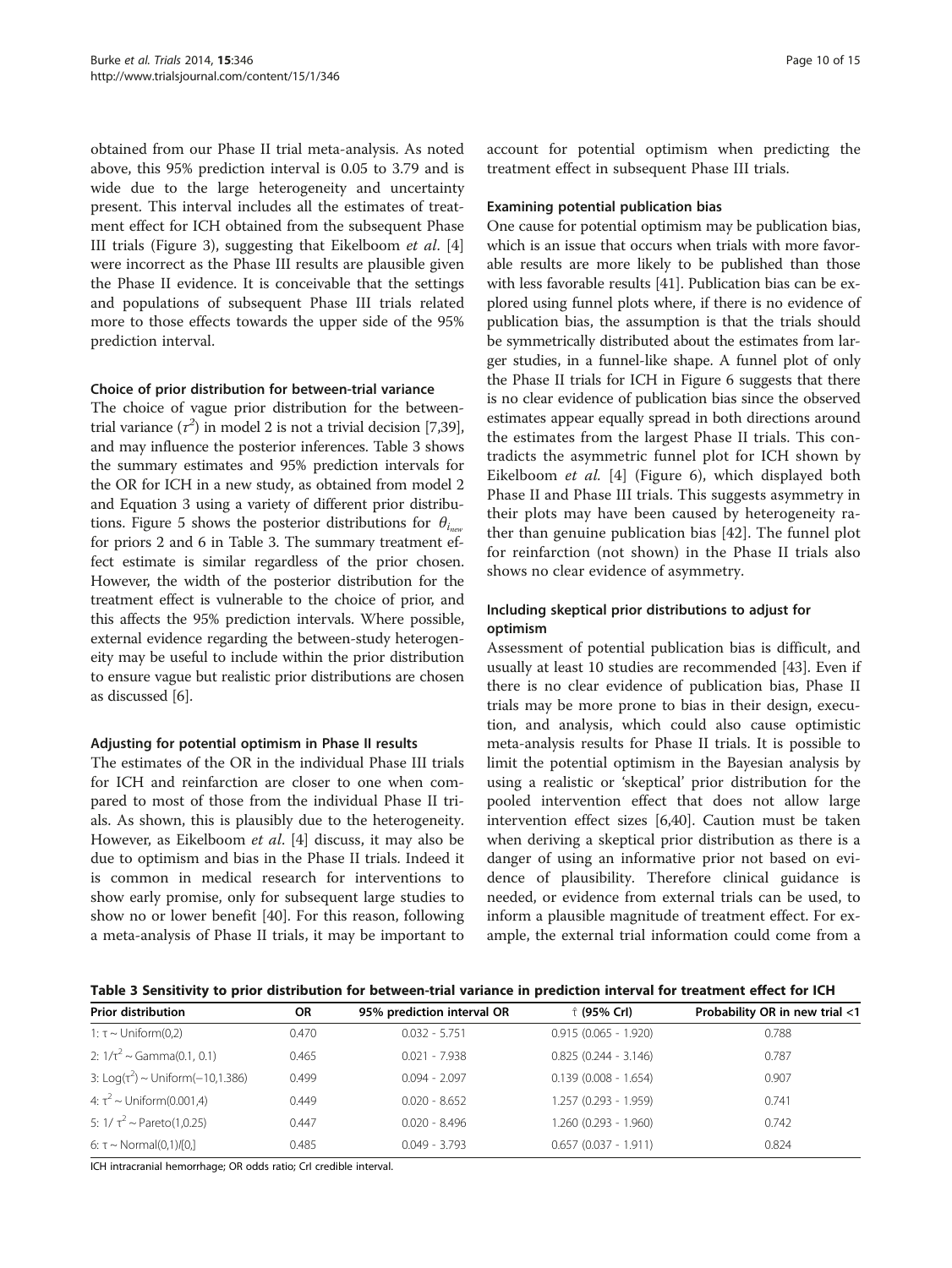<span id="page-10-0"></span>

trial where a similar treatment was evaluated (such as a drug from the same class), but perhaps in a different disease area or patient group. Spiegelhalter et al. [[6\]](#page-13-0) discuss how to mathematically derive a skeptical prior distribution based on plausible treatment differences where there is only a small probability that the treatment effect is as large as the alternative hypothesis. For example, a skeptical prior distribution on the summary OR could be such that there is little chance (say just 5%) that the experimental treatment would reduce the odds of the event of interest by more

than, say, 25% compared to the control treatment. This could relate to the summary log OR having a prior Normal distribution, with mean zero and variance 0.03. Figure [7](#page-11-0) shows how this skeptical prior distribution for  $\theta$  alters the posterior distribution for the intervention effect  $(\theta_{i_{\text{max}}})$  in a new trial for ICH, compared to the original vague prior distribution for  $\theta$  in model 2. The posterior distribution is drawn closer to zero, and consequently, the probability that the estimated OR is less than 1 in a new trial is now lower. It should be noted that the use of skeptical

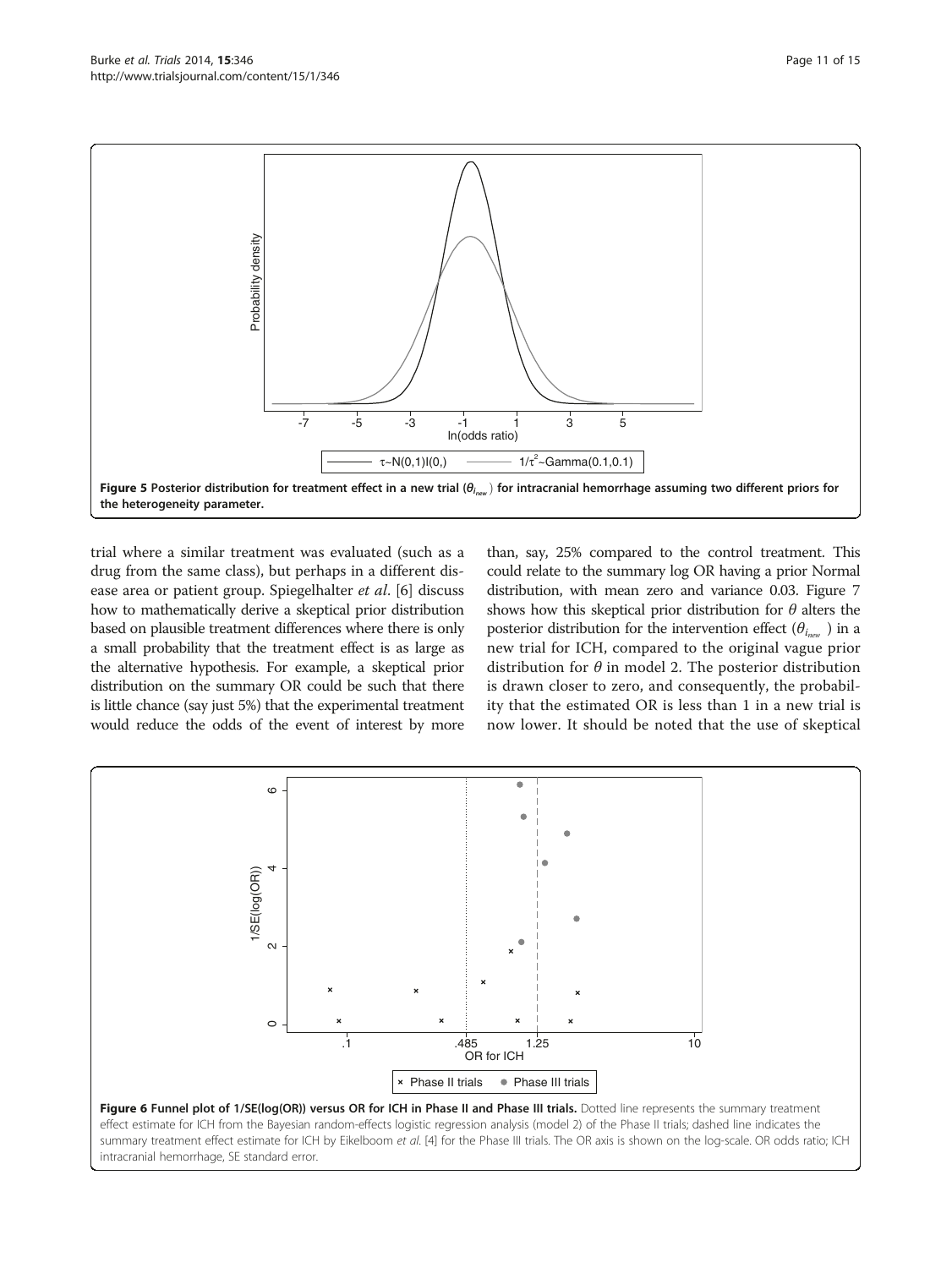<span id="page-11-0"></span>

prior distributions may not be necessary in all metaanalyses of Phase II trials; it will depend on factors such as the perceived quality (risk of bias) of the available Phase II trials, and whether the meta-analysis results otherwise appear optimistic relative to evidence of the effectiveness of related interventions in the same or related disease area.

# **Discussion**

The decision to progress to Phase III is based on all existing evidence, which includes information other than the results of Phase II trials, such as costs and feasibility. However, if multiple Phase II trials exist, such as in the example by Eikelboom *et al.* [\[4](#page-13-0)] in this paper and others identified by the Cochrane Collaboration (such as [\[44](#page-14-0)]), a meta-analysis of the Phase II trials should be considered important. The example in this paper has illustrated that meta-analysis of Phase II trials can be useful to inform Phase III trial decisions. We have tackled a number of methodological issues that arise when conducting a meta-analysis of Phase II trials. In particular, the choice of meta-analysis model, how to deal with heterogeneity [[5\]](#page-13-0) and zero cells [\[29\]](#page-14-0), and how to translate the metaanalysis results to inform new studies. Sutton et al. [[10](#page-13-0)] have also considered the use of meta-analysis to inform the sample size of future trials (but not in the context of Phase II and III) and mainly in relation to how updated meta-analysis results could change after the new trial is performed.

Heterogeneity is a genuine problem in meta-analysis and to ensure the Phase II meta-analysis is relevant to

Phase III decisions, we recommend that heterogeneity is reduced by only including those Phase II trials that are relevant to the populations and settings for which the intervention is intended. It is difficult to examine and quantify the potential heterogeneity in a meta-analysis of Phase II trials due to the small number of studies and the small number of patients within studies, which can cause low power and large within-study variation. The  $I^2$ statistic is always likely to be small when within-study variances are large, as shown for the ICH outcome [\[36](#page-14-0)]. Since Phase II trials have small patient numbers and are often conducted separately, we believe it is likely that heterogeneity exists and so should be accounted for. Therefore, researchers may decide *a priori* that a randomeffects model will be used for the meta-analysis, and thereby avoid reliance on  $I^2$ .

When informing Phase III decisions, we have shown the importance of deriving prediction intervals for the true intervention effect in a new trial [[5\]](#page-13-0) and, perhaps most pertinently, the probability of observed success for a new trial with a given sample size. These are more meaningful than the summary meta-analysis result itself, which relates only to the average effect [[8\]](#page-13-0). The Bayesian framework naturally incorporates heterogeneity and parameter uncertainty, which means that posterior distributions for the intervention effect in a new trial reflect the uncertainty in potential Phase III trial results. Bayesian meta-analysis methods lead naturally to direct probability statements, and can also limit potential bias and optimism in the prediction intervals from Phase II trials through skeptical prior distributions [\[6](#page-13-0)]. However, the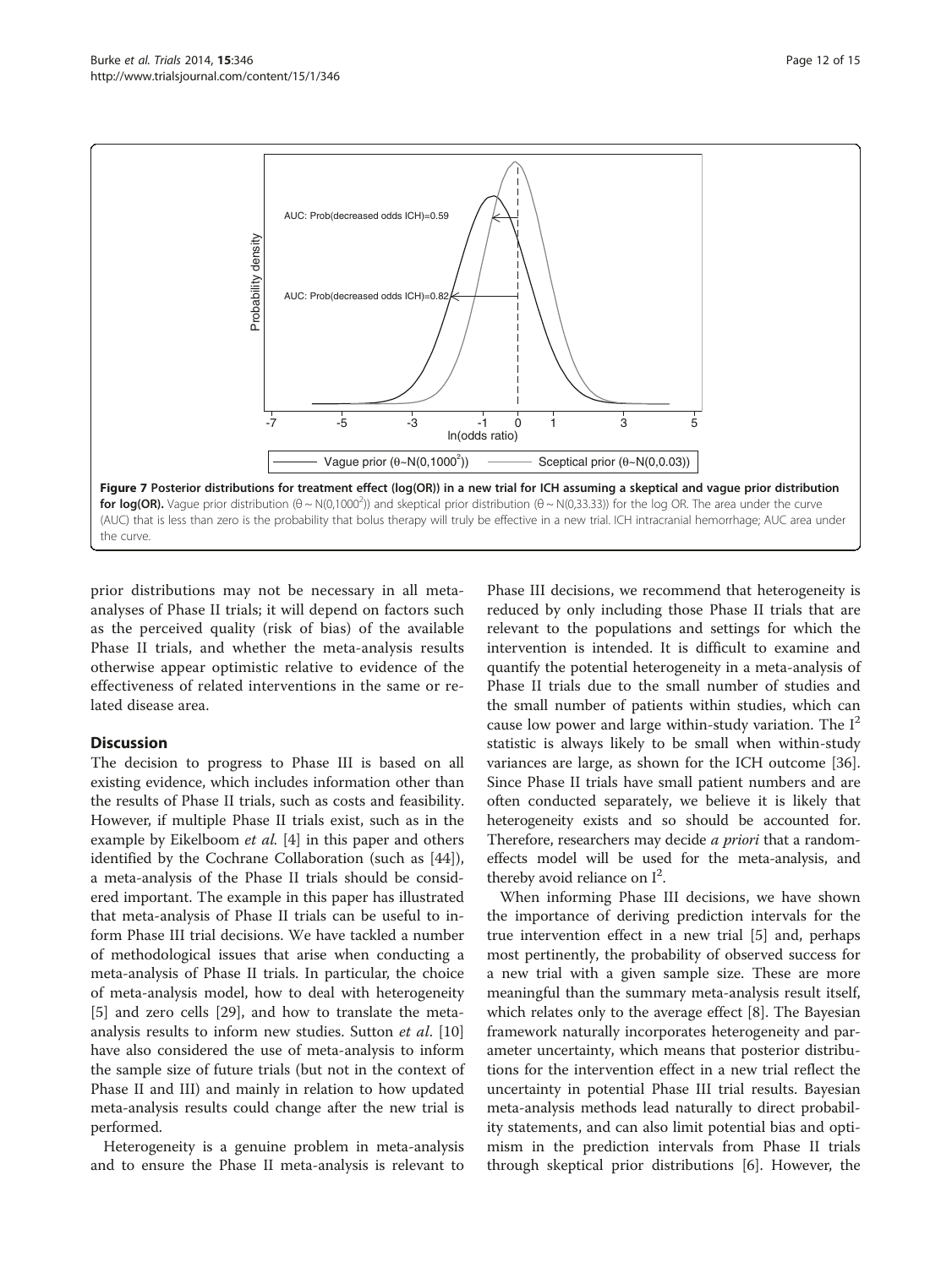choice of prior distribution for heterogeneity can influence the results [[7,](#page-13-0)[39\]](#page-14-0) and therefore sensitivity to the choice of prior distribution is recommended.

We envisage that, in most situations, a meta-analysis of Phase II trials is likely to reveal the large uncertainty upon which the Phase III trial decision is based, even despite results of the individual trials being pooled. The small sample sizes in Phase II trials, and the rare event rate in these particular trials, combined with betweentrial heterogeneity in intervention effects, are the key contributing factors to the large uncertainty. This makes the posterior distribution (and 95% prediction intervals) wide, but this is merely a full reflection of the information available and will ensure funders are fully aware of statistical uncertainty when making their decisions for Phase III. Funders can improve their chances of a Phase III success by increasing sample sizes (Figure [4\)](#page-8-0), but this causes an increase in trial costs. Other considerations away from statistical uncertainty are also crucial of course, such as the biological understanding of a drug's mechanism, the acceptability of the intervention of interest, and the market demand for the intervention. Therefore Phase III predictions should be just one, albeit important, part of the decision-making process.

# Relevance of our work to recent meta-analyses of Phase II trials

In this paper, we focused on improving the meta-analysis of Phase II trials conducted by Eikelboom et al. [\[4](#page-13-0)], in which they ignored heterogeneity by using a fixed-effect model, and did not model directly the binomial distribution of the data. We also identified other examples, in more recent years, where the method for meta-analyzing Phase II studies could be improved similarly. In particular, the decision to use a fixed-effect or random-effects model is often based on the  $P$  value derived from the  $O$  statistic (chi-squared test for heterogeneity [\[3](#page-13-0)]) and/or the  $I^2$  statistic [\[45-48\]](#page-14-0). If the P value from the chi-squared test is not statistically significant, and/or  $I^2$  is low, a fixed-effect model is often used. However, with few studies there is very low power to detect heterogeneity, and therefore a significant  $P$  value is unlikely in the meta-analysis of Phase II trials and so genuine heterogeneity may be ignored. Similarly, we showed low values of  $I^2$  are also potentially misleading for Phase II meta-analysis.

We are aware of two meta-analyses of Phase II trials where authors decided *a priori* that a random-effects model was more appropriate because of the expectation that the studies would estimate different, yet related, treatment effects [\[44,49\]](#page-14-0). This approach concurs with our recommendation above. However, in these and other articles using a random-effects model, the conclusions only focused on the pooled estimate of the average treatment effect, and the prediction interval for the treatment effect in a new trial was not considered [\[44-49](#page-14-0)]. Thus, the full uncertainty of the potential treatment effect in new populations (or Phase III studies) is often ignored. Finally, it is also common for meta-analyses of Phase II trials to pool treatment effects using the inverse variance method (model 1), rather than modelling the binomial distribution of the data more exactly as shown in model 2 [[44](#page-14-0)-[49\]](#page-14-0).

# Conclusions

The choice of meta-analysis methods can influence the decision about whether to proceed to Phase III and thus the methods need to be clearly documented and investigated whenever a Phase II meta-analysis is performed. Eikelboom et al. [\[4](#page-13-0)] originally conducted a fixed-effect meta-analysis of Phase II trials and compared the results to a meta-analysis of subsequent Phase III trials. They concluded that there were conflicting results between the two meta-analyses for ICH. However, our Bayesian random-effects logistic regression analysis with estimated prediction intervals shows that the results are not necessarily contradictory.

#### Recommendations for good practice

Table 4 summarizes our recommendations for good practice within meta-analysis of Phase II trials.

Table 4 Recommendations for improved meta-analysis of Phase II trials of binary outcomes

| Issue                | Recommendation                                                                                                                                                                                                                                                      |  |  |  |  |
|----------------------|---------------------------------------------------------------------------------------------------------------------------------------------------------------------------------------------------------------------------------------------------------------------|--|--|--|--|
| Framework            | Use a logistic regression model to model the binomial distribution of the<br>data within studies, and to avoid continuity corrections given a zero event in one arm.                                                                                                |  |  |  |  |
| Choice of model      | Do not make decisions to use a fixed-effect or random-effects model based on $I^2$ or tests for heterogeneity.                                                                                                                                                      |  |  |  |  |
| Heterogeneity        | State a priori that a random-effects model will be used to account for heterogeneity in treatment effects.                                                                                                                                                          |  |  |  |  |
| Uncertainty          | Use a Bayesian framework to account for all parameter uncertainty and external<br>evidence (such as the between-study variance) and to enable direct probabilistic inferences.<br>However, a sensitivity analysis to the choice of prior distributions is required. |  |  |  |  |
| Prediction intervals | Report 95% prediction intervals as they reveal the potential treatment effect in a new population,<br>and inform subsequent Phase III decisions.                                                                                                                    |  |  |  |  |
| <b>Bias</b>          | Use skeptical prior distributions for the treatment effect if there is evidence to suggest the<br>Phase II trials may be biased in favor of the treatment.                                                                                                          |  |  |  |  |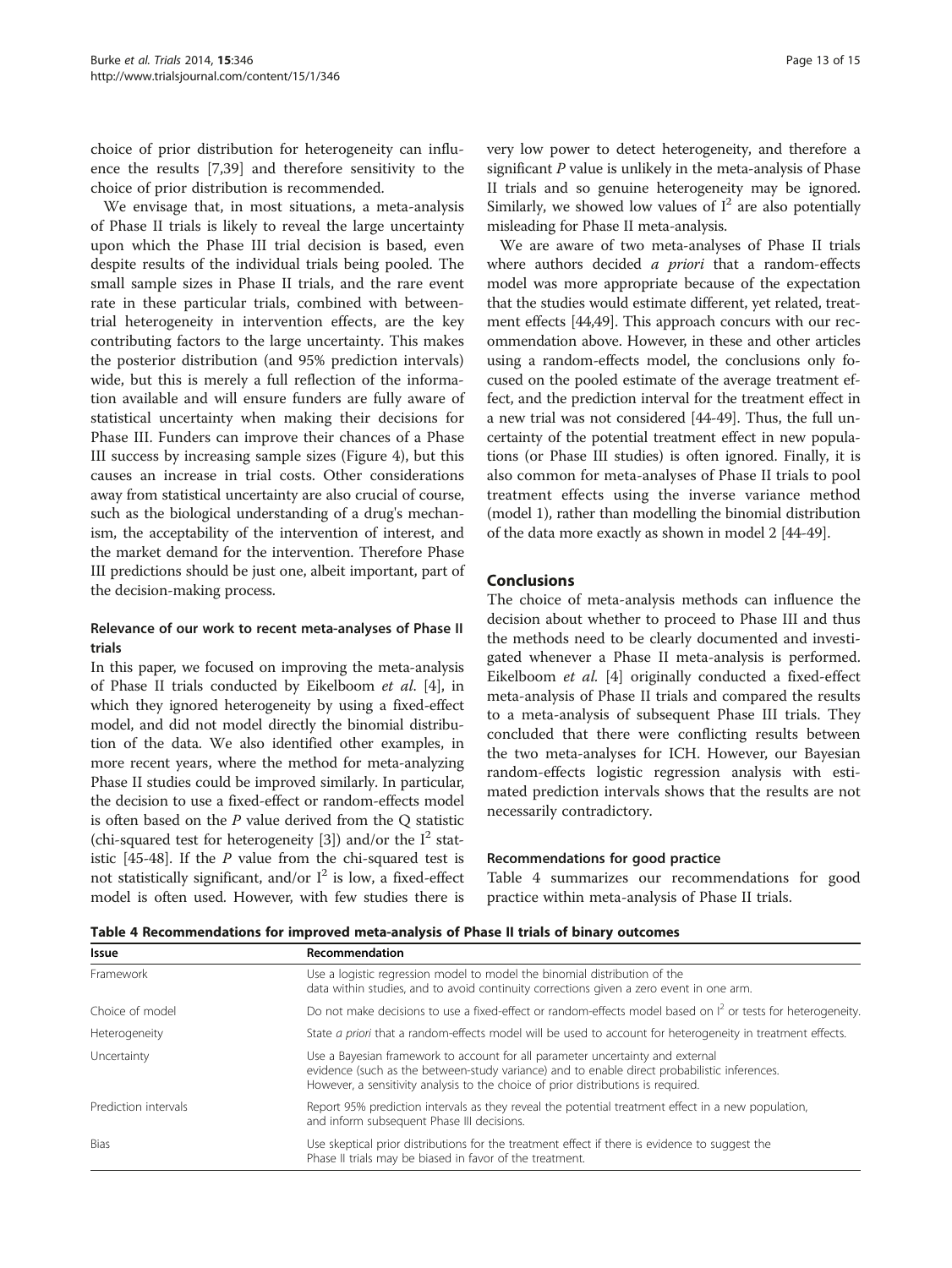# <span id="page-13-0"></span>Additional file

#### [Additional file 1:](http://www.biomedcentral.com/content/supplementary/1745-6215-15-346-S1.docx) Supporting Information.

#### Abbreviations

OR: Odds ratio; ICH: Intracranial hemorrhage; MI: Myocardial infarction; MCMC: Markov chain Monte Carlo; CI: Confidence interval; CrI: Credible interval; SE: Standard error; AUC: Area under curve.

#### Competing interests

The authors declare that they have no competing interests.

#### Authors' contributions

DLB and RDR developed the methodological idea and implementation with feedback from LJB and AJG. DLB undertook all analyses and wrote all WinBUGS code, with support from RDR. DLB produced the first draft of the paper and revised according to comments from all authors. All authors read and approved the final manuscript.

#### Acknowledgements

Whilst undertaking this work, DLB and LJB were funded by the MRC Midland Hub for Trials Methodology Research at the University of Birmingham (Medical Research Council Grant ID G0800808). RDR and AJG were also supported by funding from this hub. LJB is also supported by Cancer Research UK.

#### Author details

<sup>1</sup>Medical Research Council Midland Hub for Trials Methodology Research, School of Health and Population Sciences, University of Birmingham, Edgbaston, Birmingham B15 2TT, UK. <sup>2</sup>Cancer Research UK Clinical Trials Unit, University of Birmingham, Edgbaston, Birmingham B15 2TT, UK. <sup>3</sup>School of Health and Population Sciences, University of Birmingham, Edgbaston, Birmingham B15 2TT, UK.

#### Received: 25 March 2014 Accepted: 14 August 2014 Published: 3 September 2014

#### References

- 1. Lovato LC, Hill K, Hertert S, Hunninghake DB, Probstfield JL: Recruitment for controlled clinical trials: literature summary and annotated bibliography. Control Clin Trials 1997, 18:328–352.
- 2. Cohn LD, Becker BJ: How meta-analysis increases statistical power. Psychol Methods 2003, 8:243–253.
- 3. DerSimonian R, Laird N: Meta-analysis in clinical trials. Control Clin Trials 1986, 7:177–188.
- 4. Eikelboom JW, Mehta SR, Pogue J, Yusuf S: Safety outcomes in meta-analyses of phase 2 vs phase 3 randomized trials: Intracranial hemorrhage in trials of bolus thrombolytic therapy. J Am Med Assoc 2001, 285:444–450.
- 5. Higgins JPT, Thompson SG, Spiegelhalter DJ: A re-evaluation of random-effects meta-analysis. J R Stat Soc A Stat Soc 2009, 172:137–159.
- 6. Spiegelhalter DJ, Abrams KR, Myles JP: Prior Distributions. In Bayesian Approaches to Clinical Trials and Health-Care Evaluation. Chichester: John Wiley & Sons Ltd; 2004:139–180.
- 7. Lambert PC, Sutton AJ, Burton PR, Abrams KR, Jones DR: How vague is vague? A simulation study of the impact of the use of prior distributions in MCMC using WinBUGS. Stat Med 2005, 24:2401–2428.
- 8. Riley RD, Higgins JPT, Deeks JJ: Interpretation of random effects meta-analyses. Br Med J 2011, 342:964-967.
- Hamza TH, Van Houwelingen HC, Stijnen T: The binomial distribution of meta-analysis was preferred to model within-study variability. J Clin Epidemiol 2008, 61:41–51.
- 10. Sutton AJ, Cooper NJ, Jones DR, Lambert PC, Thompson JR, Abrams KR: Evidence-based sample size calculations based upon updated meta-analysis. Stat Med 2007, 26:2479–2500.
- 11. Smalling RW, Bode C, Kalbfleisch J, Sen S, Limbourg P, Forycki F, Habib G, Feldman R, Hohnloser S, Seals A, RAPID Investigators: More rapid, complete, and stable coronary thrombolysis with bolus administration of Reteplase compared with Alteplase infusion in acute myocardial infarction. Circulation 1995, 91:2725–2732.
- 12. Bode C, Smalling RW, Berg G, Burnett C, Lorch G, Kalbfleisch J, Chernoff R, Christie L, Feldman R, Seals A, Weaver W, RAPID Investigators: Randomized comparison of coronary thrombolysis achieved with double-bolus Reteplase (recombinant plasminogen activator) and front-loaded, accelerated Alteplase (recombinant tissue plasminogen activator) in patients with acute myocardial infarction. Circulation 1996, 94:891–898.
- 13. Kawai C, Yui Y, Hosoda S, Nobuyoshi M, Suzuki S, Sato H, Takatsu F, Motomiya T, Kanmatsuse K, Kodama K, Yabe Y, Minamino T, Kimata S, Nakashima M: E6010 Study Group. A prospective, randomized, doubleblind multicenter trial of a single bolus injection of the novel modified t-PA E6010 in the treatment of acute myocardial infarction: comparison with native t-PA. J Am Coll Cardiol 1997, 29:1447–1453.
- 14. Vanderschueren S, Dens J, Kerdsinchai P, Desmet W, Vrolix M, Man F, Heuvel P, Hermans L, Collen D, Werf F: Randomized coronary patency trial of double-bolus recombinant Staphylokinase versus front-loaded Alteplase in acute myocardial infarction. Am Heart J 1997, 134:213–219.
- 15. Bar F, Meyer J, Boland J, Betriu A, Artmeyer B, Charbonnier B, Michels H, Tebbe U, Spiecker M, Vermeer F, Von Fisenne M, Hopkins G, Barth H: Bolus administration of Saruplase in Europe (BASE), a pilot study in patients with acute myocardial infarction. J Thromb Thrombolysis 1998, 6:147-153.
- 16. Bleich S, Adgey A, McMechan S, Love T, DouBLE Study Investigators: An angiographic assessment of Alteplase: double-bolus and front-loaded infusion regimens in myocardial infarction. Am Heart J 1998, 136:741-748.
- 17. Den Heijer P, Vermeer F, Ambrosioni E, Sadowski Z, Lopez-Sendon J, Von Essen R, Beaufils P, Thadani U, Adgey A, Pierard L, Brinker J, Davies R, Smalling RW, Wallentin L, Caspi A, Pangerl A, Trickett L, Hauck C, Henry D, Chew P, lnTIME Investigators: Evaluation of a weight-adjusted single-bolus plasminogen activator in patients with myocardial infarction. Circulation .<br>1998. **98:**2117–2125.
- 18. Cannon C, Gibson M, McCabe C, Adgey A, Schweiger M, Sequeira R, Grollier G, Giugliano R, Frey M, Mueller H, Steingart R, Weaver D, van de Werf F, Braunwald E, TIMI 10B Investigators: TNK-tissue plasminogen activator compared with front-loaded Alteplase in acute myocardial infarction: results of the TIMI 10B trial. Circulation 1998, 98:2805–2814.
- 19. Park S, TIMIKO Study Group: Comparison of double bolus Urokinase versus front-loaded Alteplase regimen for acute myocardial infarction. Am J Cardiol 1998, 82:811–813.
- 20. Mendis S, Thygesen K, Kuulasmaa K, Giampaoli S, Mahonen M, Ngu BK, Lisheng L: World Health Organization definition of myocardial infarction: 2008–09 revision. Int J Epidemiol 2011, 40:139–146.
- 21. Liebeskind D: Intracranial Hemorrhage. 2013, URL: [http://emedicine.](http://emedicine.medscape.com/article/1163977-overview) [medscape.com/article/1163977-overview](http://emedicine.medscape.com/article/1163977-overview) [6 November 2013]
- 22. Hampton JR, Schroder R, Wilcox RG, Skene AM, Meyersabellek W, Heikkila J, Moller B, Ostor E, Sadowski Z, Schafer H, Stepinska I, Bohm E, Foxley A, Pfarr E, Schirmer G, Walther K: Randomized, double-blind comparison of reteplase double-bolus administration with streptokinase in acute myocardial-infarction (inject) - trial to investigate equivalence. Lancet 1995, 346:329–336.
- 23. Van de Werf F, Adgey A, Agnelli G, Aylward P, Binbrek A, Col J, Diaz R, Heikkila J, Horgan J, Myburgh D, Oto A, Paolasso E, Pehrsson K, Piegas L, RuanoMarco M, Gomes RS, Tebbe U, ToftegaardNielsen T, Toutouzas P, Vahanian A, Verheugt F, VonderLippe G, White H, Wilcox R, Wojcik J, Verstraete M, Jones D, Metzger J, Fieschi C, Hacke W, et al: A comparison of continuous infusion of alteplase with double-bolus administration for acute myocardial infarction. New Engl J Med 1997, 337:1124–1130.
- 24. Topol E, Califf R, Ohman E, Wilcox R, Grinfeld L, Aylward P, Simes R, Probst P, VandeWerf F, Armstrong P, Heikkila J, Vahanian A, Bode C, Ostor E, Ardissino D, Deckers J, White H, Sadowski Z, SeabraGomes R, Dalby A, Betriu A, Emanuelsson H, Hartford M, Follath D, Hampton J, Bates E, Gibler W, Gore J, Granger C, Guerci A, et al: A comparison of reteplase with alteplase for acute myocardial infarction. New Engl J Med 1997, 337:1118–1123.
- 25. Van de Werf F, Adgey J, Ardissino D, Armstrong PW, Aylward P, Barbash G, Betriu A, Binbrek AS, Califf R, Diaz R, Fanebust R, Fox K, Granger C, Heikkila J, Husted S, Jansky P, Langer A, Lupi E, Maseri A, Meyer J, Mlczoch J, Mocceti D, Myburgh D, Oto A, Paolasso E, Pehrsson K, Seabra-Gomes R, Soares-Piegas L, Sugrue D, Tendera M, et al: Single-bolus tenecteplase compared with front-loaded alteplase in acute myocardial infarction: the ASSENT-2 double-blind randomised trial. Lancet 1999, 354:716–722.
- 26. Bar F, Hopkins G, Dickhoet S: The bolus versus infusion in Rescuepase (Saruplase) development (BIRD) study in 2410 patients with acute myocardial infarction [abstract]. Circulation 1998, 98:I-505.